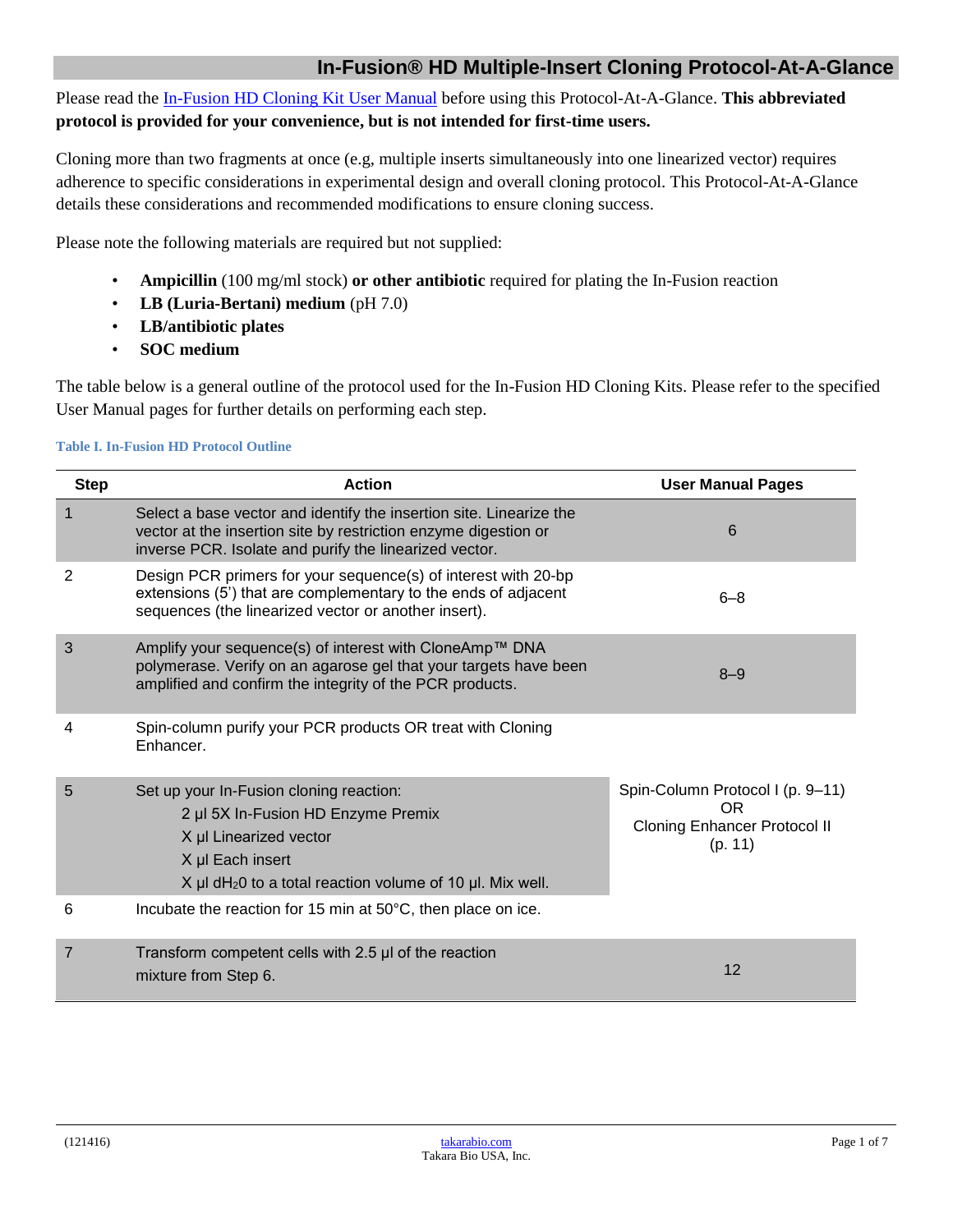# **I. PCR and Experimental Preparation** (Section IV of the User Manual)

# **A. Preparation of a Linearized Vector by Restriction Digestion**

For vector linearization via PCR, please see primer design recommendations in the User Manual, Section IV.B.

Complete, efficient digestion will reduce the amount of cloning background. Generally speaking, two enzymes cut better than any single enzyme. Digestion efficiency will always be better if the restriction sites are as far apart as possible.

- 1. Incubate your restriction digest as directed by the restriction enzyme supplier. Longer reaction times can increase linearization and reduce background.
- 2. After digestion, purify the linearized vector using a PCR purification kit. We recommend gel purification using the **NucleoSpin Gel and PCR Clean-Up** kit (Cat. No. 740609.50).
- 3. [Control] Check the background of your vector by transforming competent cells with 5–10 ng of the linearized and purified vector. If background is high, add more restriction enzyme(s) and continue digesting the vector (2 hr to overnight). Gel purify the remainder of the vector and transform again.

# **B. PCR Primer Design**

When designing In-Fusion PCR primers, consider the following:

- 1. Every PCR primer for multi-insert cloning must be designed in such a way that it generates products containing 5' ends with **20 bp** of homology to the ends of the neighboring cloning fragments (either the linearized vector or other inserts).
- 2. The 3' portion of each primer should:
	- be specific to your template
	- be between 18–25 bases in length, with GC-content between 40–60%
	- have a  $T_m$  between 58–65°C; with the difference between the forward and reverse primers  $\leq$ 4 $\degree$ C. T<sub>m</sub> should be calculated based upon the 3' (gene-specific) end of the primer, NOT the entire primer.
	- not contain identical runs of nucleotides; the last five nucleotides at the 3' end of each primer should not have more than two guanines (G) or cytosines (C)
- 3. Avoid complementarity within each primer and between primer pairs
- 4. Online tools are available to help with primer design:
	- BLAST searches can determine specificity and uniqueness of the 3' end (at **www.ncbi.nlm.nigh.gov/BLAST/**)
	- Our online primer design tool simplifies PCR primer design for In-Fusion reactions (at **http://www.takarabio.com/US/Products/Cloning\_and\_Competent\_Cells/Selection\_G uides/Online\_In-Fusion\_Tools**)
- 5. Desalted oligonucleotide primers are generally recommended for PCR reactions. However, PAGE purification may be needed for primers of poor quality or longer than 45 nucleotides.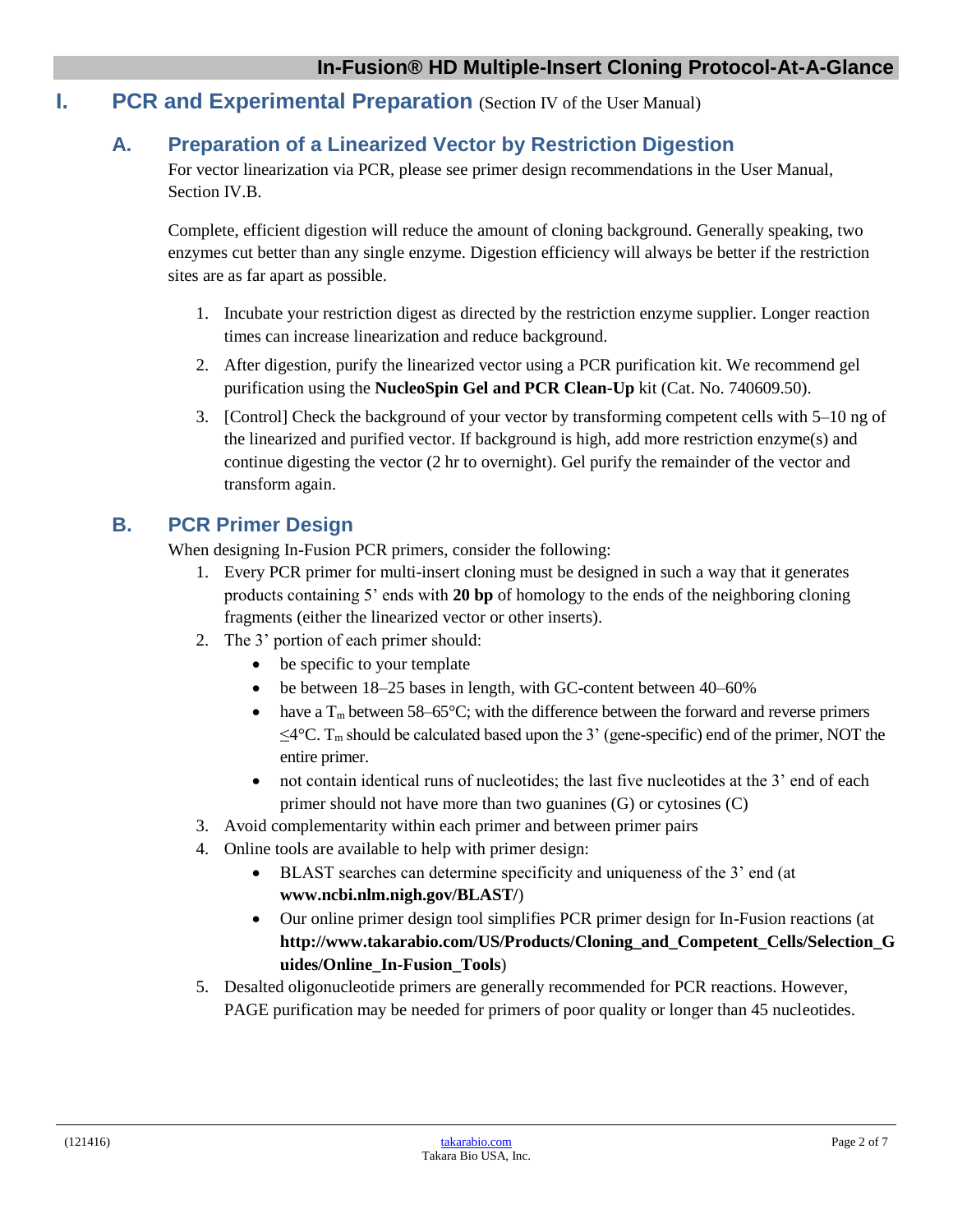# **C. PCR Amplification of Target Fragment(s)**

The In-Fusion method is not affected by the presence or absence of A-overhangs, so you can use any thermostable DNA polymerase for amplification, including proofreading enzymes. We recommend using our **CloneAmp HiFi PCR Premix** (included in every In-Fusion HD Cloning Plus system, and sold separately as Cat. No. 639298). If you are using a different polymerase, please refer to the manufacturer's instructions. If using CloneAmp HiFi PCR Premix, please read the [Protocol-at-a-Glance](http://www.takarabio.com/resourcedocument/x32586) and follow the guidelines below:

| Table 11. Recommendations for PUR with CloneAmp Hirt PUR Premix |                                                 |                     |                       |  |  |  |
|-----------------------------------------------------------------|-------------------------------------------------|---------------------|-----------------------|--|--|--|
| <b>Template Type</b>                                            | <b>Template Amount</b>                          | <b>Product Size</b> | <b>Extension Time</b> |  |  |  |
| Human genomic DNA                                               | $5 - 100$ ng                                    | up to 6 kb          | 5 sec/kb              |  |  |  |
| E. coli genomic DNA                                             | 100 pg-100 ng                                   | up to 10 kb         | 5 sec/kb              |  |  |  |
| λ DNA                                                           | 10 pg-100 ng                                    | up to 15 kb         | 5 sec/kb              |  |  |  |
| <b>Plasmid DNA</b>                                              | 10 $pg-1$ ng                                    | up to 15 kb         | 5 sec/kb              |  |  |  |
| <b>cDNA</b>                                                     | $\leq$ the equivalent of<br>25-125 ng total RNA | up to 6 kb          | $5-10$ sec/kb         |  |  |  |

When PCR cycling is complete, confirm your product(s) on an agarose gel.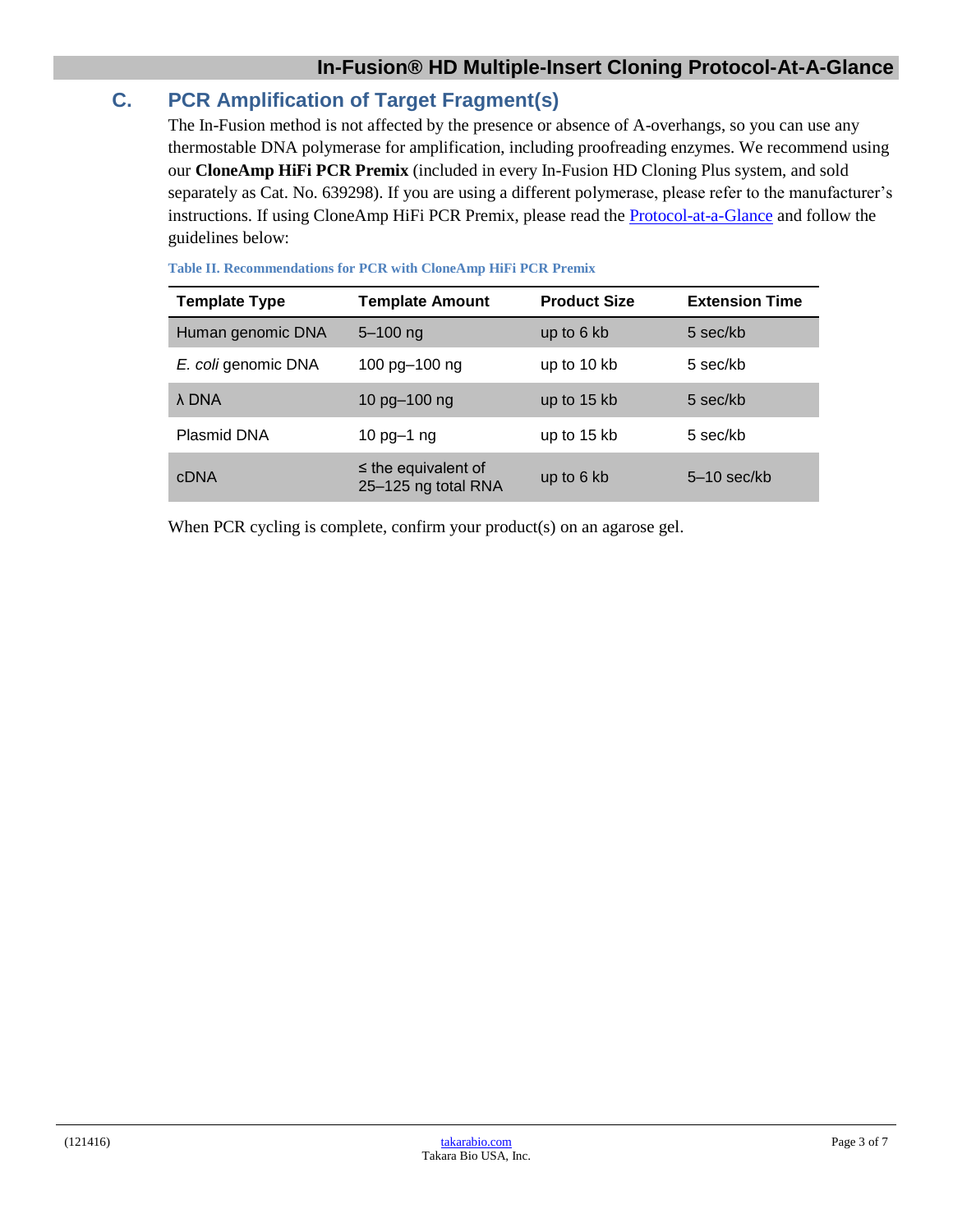# **II. In-Fusion Cloning Procedure** (Section VI of the User Manual)

Both protocols below are appropriate for PCR that produces a single band of the desired size. If non-specific bands are visible on your gel, use Protocol I.

# **A. Protocol I: In-Fusion Cloning Procedure w/Spin-Column Purification**

- 1. Isolate each target fragment (insert or linearized vector) by gel extraction followed by spin-column purification using a silica-based purification system, such as the NucleoSpin Gel and PCR Clean-Up kit.
- 2. Plan the In-Fusion cloning reaction. Good cloning efficiency is achieved when using 50–200 ng of vector and inserts, respectively. More is not better. Use the table below for reaction recommendations.

| <b>Rxn Component</b>                                                                                     | <b>Cloning Rxn</b>        | <b>Negative Control Rxn</b> | <b>Positive Control Rxn</b>               |  |  |
|----------------------------------------------------------------------------------------------------------|---------------------------|-----------------------------|-------------------------------------------|--|--|
| <b>Purified PCR fragment</b>                                                                             | 10 $-200$ ng <sup>*</sup> |                             | $2 \mu$ of $2 \kappa$ b<br>control insert |  |  |
| Linearized vector                                                                                        | $50 - 200$ ng**           | 1 µl                        | 1 µl of pUC19 control<br>vector           |  |  |
| 5X In-Fusion HD Enzyme<br>Premix                                                                         | $2 \mu$                   | $2 \mu$                     | $2 \mu$                                   |  |  |
| Dejonized Water                                                                                          | to 10 $\mu$               | to 10 $\mu$                 | to 10 $\mu$                               |  |  |
| *<0.5 kb: 10-50 ng, 0.5 to 10 kb: 50-100 ng, >10 kb: 50-200 ng<br>**<10 kb: 50-100 ng, >10 kb: 50-200 ng |                           |                             |                                           |  |  |

#### **Table III. Recommended In-Fusion Reactions for Purified Fragments**

### **Molar Ratio Recommendations**

Generally, the molar ratio of each of the multiple inserts should be 2:1 with regards to the linearized vector, i.e., two moles of each insert for each mole of linearized vector. **The molar ratio of two inserts with one vector should be 2:2:1.** Specific exceptions are listed below:

- If an insert is large with respect to your linearized vector, we recommend a molar ratio of 1:1
- For cloning small DNA fragments (150–350 bp), the suggested insert-to-vector molar ratio is  $3 - 5:1$
- For cloning of short synthetic oligos (50–150 bp), the suggested oligo to vector molar ratio is 5–15:1. Depending on the oligo length, the optimal molar ratio must be determined empirically.
- 3. Set up the In-Fusion cloning reaction:
	- 2 μl 5X In-Fusion HD Enzyme Premix
	- x μl\* Linearized vector
	- x μl\* Purified PCR insert
	- x μl\* Purified PCR insert
	- $x \mu$ l dH<sub>2</sub>O (as needed)
	- 10 μl Total volume

\* For reactions with larger combined volumes of vector and PCR insert  $($ >7  $\mu$ l of vector + insert), double the amount of enzyme premix, and add  $dH_20$  for a total volume of 20 μl.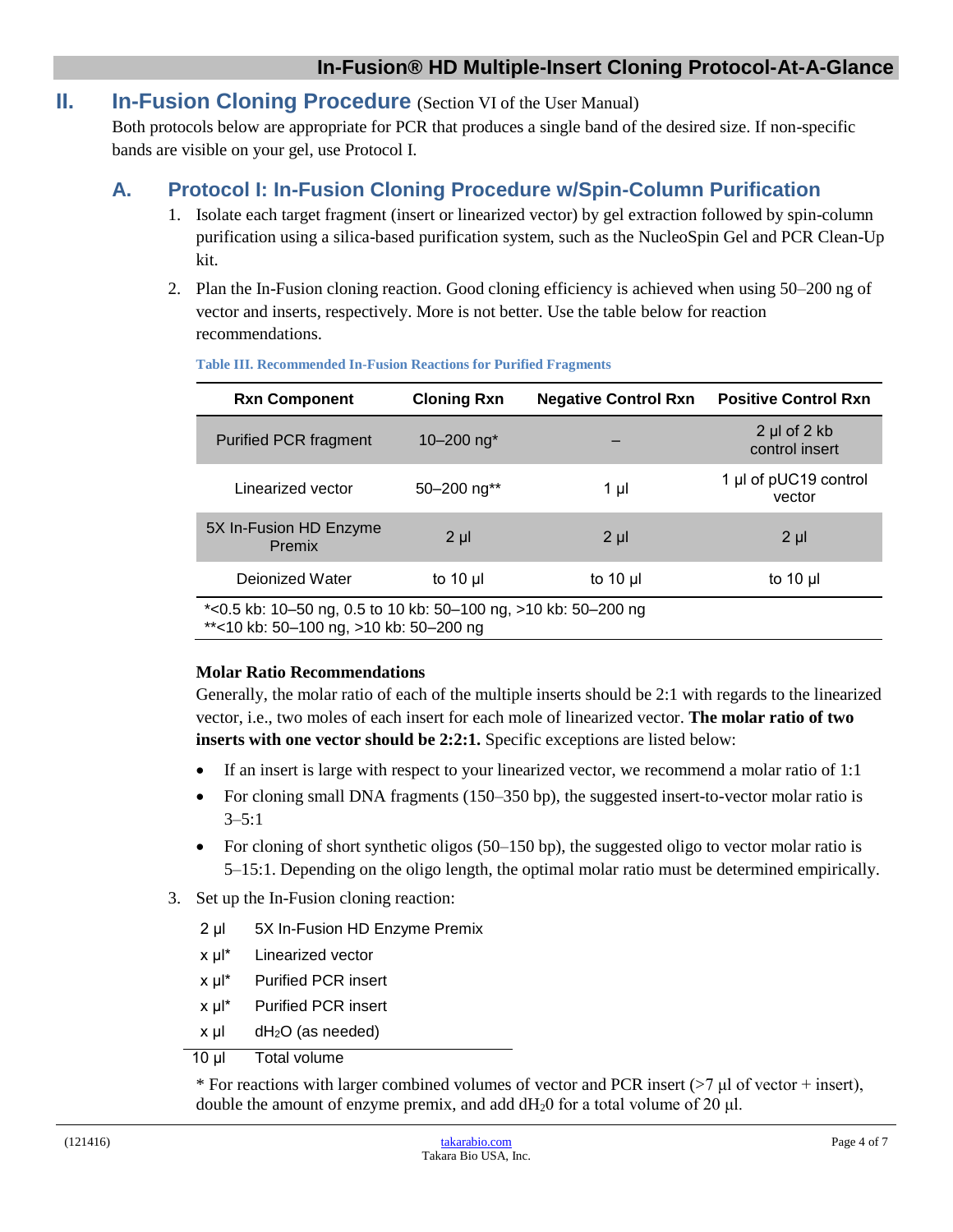# **In-Fusion® HD Multiple-Insert Cloning Protocol-At-A-Glance**

- 4. Adjust the total reaction volume to 10  $\mu$ l using deionized H<sub>2</sub>O, and mix.
- 5. Incubate the reaction for **15 min at 50°C**, then place on ice.
- 6. Continue to the Transformation Procedure (Section III). You can store the cloning reactions at  $-20^{\circ}$ C until you are ready.

# **B. Protocol II: In-Fusion Cloning Procedure w/Cloning Enhancer Treatment**

- 1. Add 2 µl of Cloning Enhancer to 5 µl of each PCR reaction (insert or linearized vector).
- 2. Use a thermal cycler to incubate at  $37^{\circ}$ C for 15 min, then at  $80^{\circ}$ C for 15 min. If you used more than 100 ng of DNA template, extend the 37°C incubation to 20 min. If you are using a water bath or heat block rather than a thermal cycler, extend each incubation to 20–25 min.

**NOTE:** If you cannot proceed immediately to the cloning reaction, store Cloning Enhancer-treated PCR reactions at –20°C until you are ready.

- 3. Set up the In-Fusion cloning reaction:
	- 2 μl 5X In-Fusion HD Enzyme Premix
	- x μl\* Linearized vector
	- x μl\*\* Treated PCR insert
	- x μl\*\* Treated PCR insert
	- x μl dH2O (as needed)

10 μl Total volume

\* Use 50–200 ng of linearized vector.

\*\* Use 1–2 μl of Cloning Enhancer-treated fragments, regardless of their length. The total volume of Cloning Enhancer-treated PCR fragments should be up to 4 μl per 10-μl reaction. If you obtain a low product yield from your PCR reaction, we recommend purification of PCR fragments instead of Cloning Enhancer treatment.

- 4. Adjust the total reaction volume to 10  $\mu$ l using deionized H<sub>2</sub>O, and mix.
- 5. Incubate the reaction for **15 min at 50°C**, then place on ice.
- 6. Continue to the Transformation Procedure (Section III). You can store the cloning reactions at  $-20^{\circ}$ C until you are ready.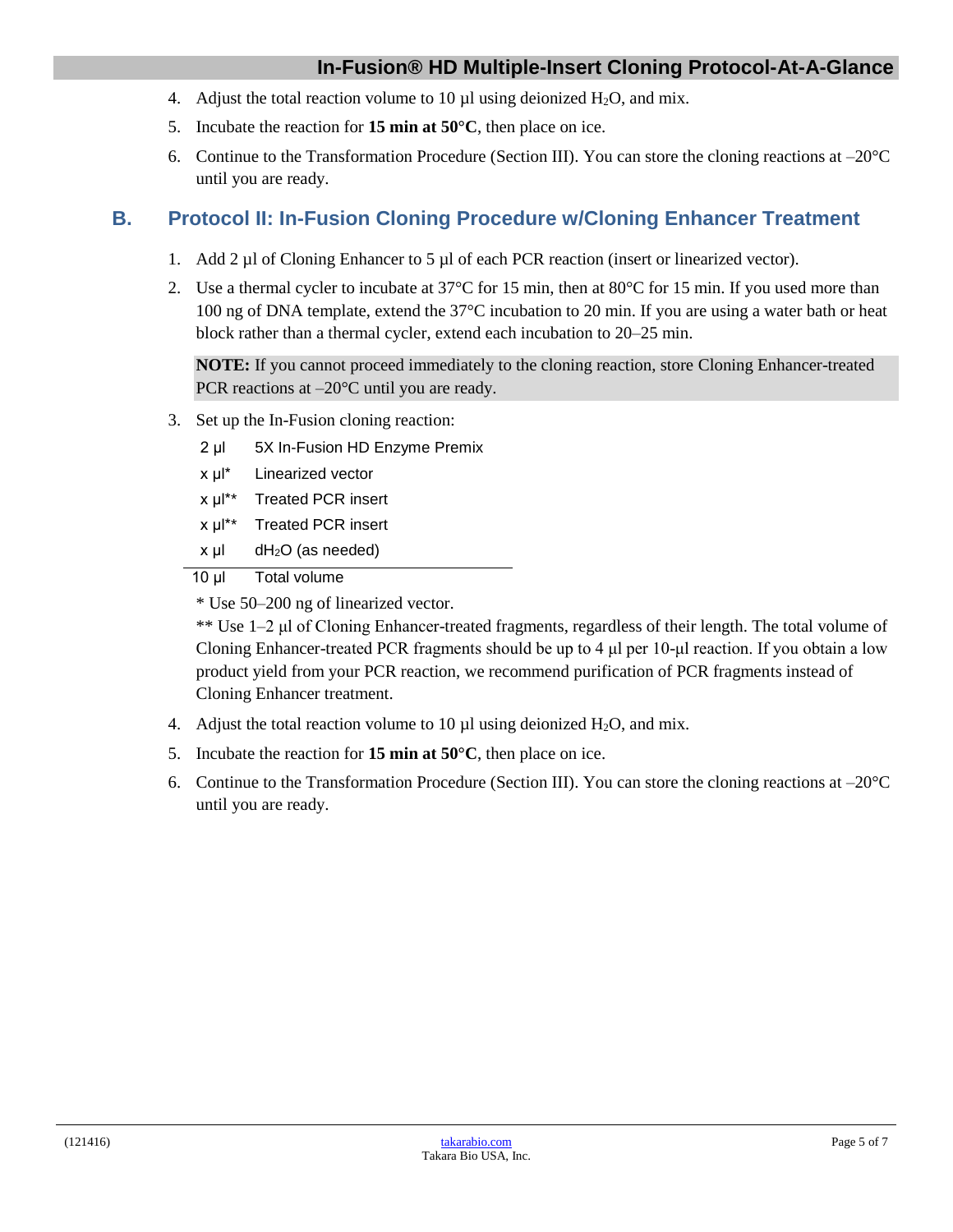# **III. Transformation Procedure Using Stellar™ Competent Cells**

(Section VIII of the User Manual)

This transformation protocol has been optimized for transformation using Stellar Competent Cells, sold in In-Fusion kits and separately in several formats. If you are not using Stellar Competent Cells, follow the protocol provided by the manufacturer. We strongly recommend the use of competent cells with a transformation efficiency  $\geq$ 1 x 10<sup>8</sup> cfu/ug.

For complete information on the handling of Stellar Competent Cells, please see the **Protocol**.

- 1. Thaw Stellar Competent Cells on ice just before use. After thawing, mix gently to ensure even distribution, and then move 50 µl of competent cells to a 14-ml round-bottom tube (Falcon tube). Do not vortex.
- 2. Add 2.5 µl of the In-Fusion cloning reaction to the competent cells.
- 3. Place the tubes on ice for 30 min.
- 4. Heat shock the cells for exactly 45 sec at 42°C.
- 5. Place the tubes on ice for 1–2 min.
- 6. Add SOC medium to bring the final volume to 500 µl. SOC medium should be warmed to 37°C before using.
- 7. Incubate with shaking (160–225 rpm) for 1 hr at 37°C.
- 8. Plate  $1/5-1/3$  of each transformation reaction into separate tubes and bring the volume to 100 µl with SOC medium. Spread each diluted transformation reaction on a separate LB plate containing an antibiotic appropriate for the cloning vector (e.g., the control vector included with the kit requires  $100 \mu g/ml$  of ampicillin.)
- 9. Centrifuge the remainder of each transformation reaction at 6,000 rpm x 5 min. Discard the supernatant and resuspend each pellet in 100 µl fresh SOC medium. Spread each sample on a separate antibiotic LB plate. Incubate all plates overnight at 37°C.
- 10. The next day, pick individual isolated colonies from each experimental plate. Isolate plasmid DNA using a standard method of your choice (e.g., miniprep). To determine the presence of inserts, analyze the DNA by restriction digest or PCR screening.

# **IV. Expected Results** (Section IX of the User Manual)

The positive control plates typically develop several hundred white colonies when using cells with a minimum transformation efficiency of **1 x 10<sup>8</sup> cfu/μg**. The negative control plates should have few colonies.

The number of colonies on your experimental plates will depend on the amount and purity of the PCR products and linearized vector used for the In-Fusion cloning reaction.

- The presence of a low number of colonies on both the experimental plate and positive control plate (typically, a few dozen colonies) is indicative of either low transformation efficiency or low quality DNA fragments.
- The presence of many (hundreds) of colonies on the negative control is indicative of incomplete vector linearization.

If you do not obtain the expected results, use the guide in Section X of the [User Manual](http://www.takarabio.com/resourcedocument/x32737) to troubleshoot your experiment. To confirm that your kit is working properly, perform the control reactions detailed in Section IV.D of the [User Manual.](http://www.takarabio.com/resourcedocument/x32737)

**NOTE:** Many troubleshooting topics are covered in our online In-Fusion Cloning [FAQs](http://www.clontech.com/US/Products/Cloning_and_Competent_Cells/Cloning_Resources/FAQs/In-Fusion_Cloning) and [Tips.](http://www.clontech.com/US/Products/Cloning_and_Competent_Cells/Cloning_Resources/Cloning_Tips/In-Fusion_Cloning)